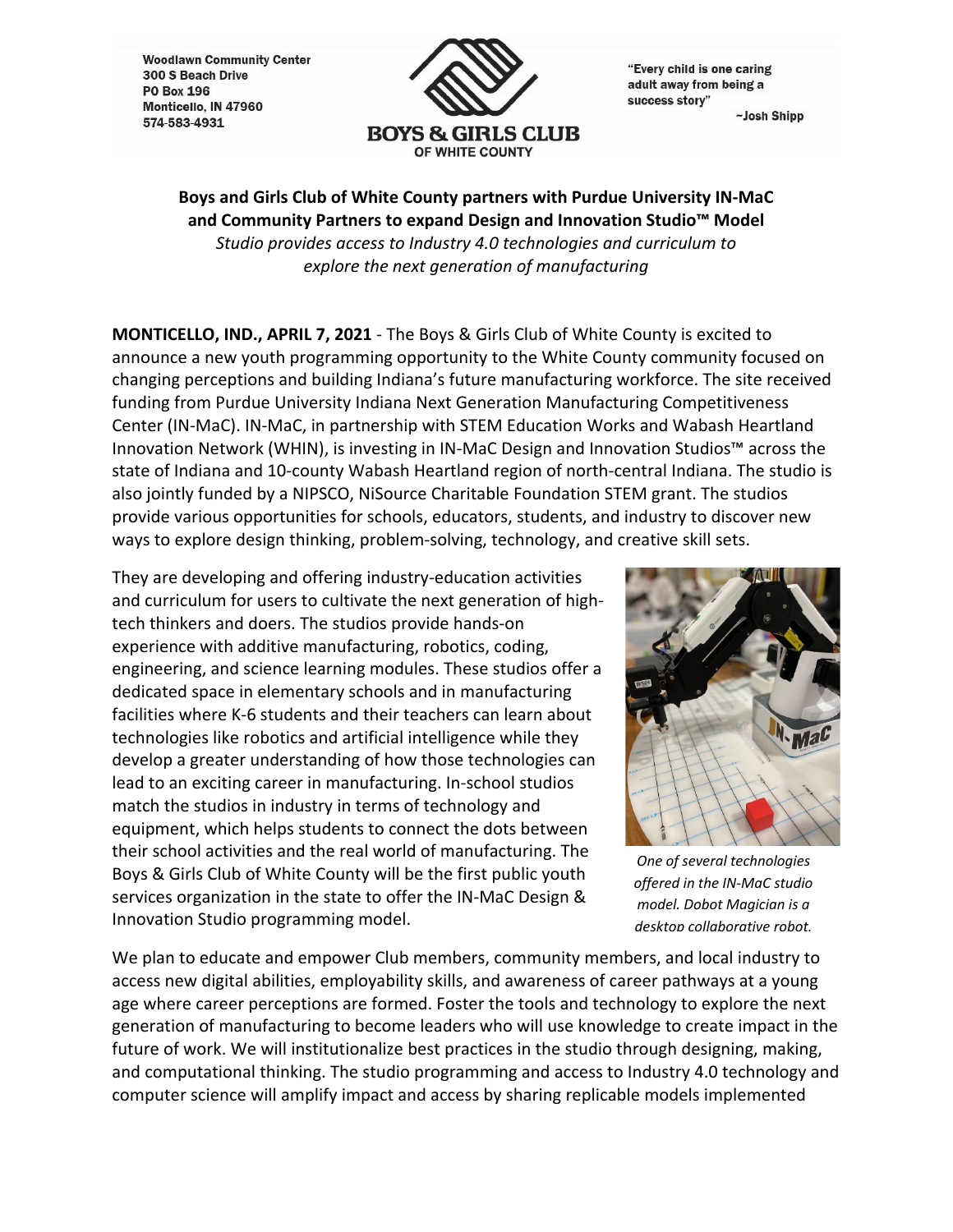**Woodlawn Community Center** 300 S Beach Drive **PO Box 196** Monticello, IN 47960 574-583-4931



"Every child is one caring adult away from being a success story" ~Josh Shipp

across Indiana. Ultimately, we will build an ecosystem for Club members, community members, and local industry to create meaningful learning experiences and partnerships.

We want to thank our partners in this fantastic opportunity; Purdue University IN-MaC, NIPSCO, WHIN, STEM Education Works, The Community Foundation of White County, Ace Hardware, REMC, and The House Doctor.

###

**About Boys & Girls Clubs of White County**: For more than 7 years, Boys & Girls Clubs of White County (**bgcwhitecounty.org**) has enabled young people most in need to achieve great futures as productive, caring, responsible citizens. Today, the Club serves nearly 200 young people aa day through Club membership and community outreach. They provide a safe place, caring adult mentors, fun and friendship, and high‐impact youth development programs on a daily basis during critical non‐school hours. Club programs promote academic success, good character and citizenship, and healthy lifestyles. Learn more about Boys & Girls Clubs of White County on **Facebook** and **Instagram**.

**About IN‐MaC:** IN‐MaC provides programs and services to enhance the talents and capabilities of Indiana's present and future workforce by facilitating connections between educators and industry to catalyze the formation of near-term and long-term skills in a highly accessible manner across Indiana. IN‐MaC supports a variety of STEM‐type, skilled trades, degree (associates and undergraduate) and certificate programs.

IN‐MaC leverages its resources, networks and partnerships with industry, local communities, educators and interested stakeholders to provide a variety of formal courses and informal activities that embolden pathways to meet the talent needs of the present and future manufacturing workforce.

**About NIPSCO:** Northern Indiana Public Service Company LLC (NIPSCO), with headquarters in Merrillville, Indiana, has proudly served the energy needs of northern Indiana for more than 100 years. As Indiana's largest natural gas distribution company and the second-largest electric distribution company, NIPSCO serves approximately 820,000 natural gas and 470,000 electric customers across 32 counties. NIPSCO is part of NiSource's (NYSE: NI) six regulated utility companies. NiSource is one of the largest fully regulated utility companies in the United States, serving approximately 3.7 million natural gas and electric customers through its local Columbia Gas and NIPSCO brands. More information about NIPSCO and NiSource is available at NIPSCO.com and NiSource.com.

**About WHIN:** WHIN is an innovative nonprofit organization devoted to making the 10‐county Wabash Heartland region of north‐central Indiana the global epicenter of digital agriculture and next‐generation manufacturing empowered by smart IoT technology.